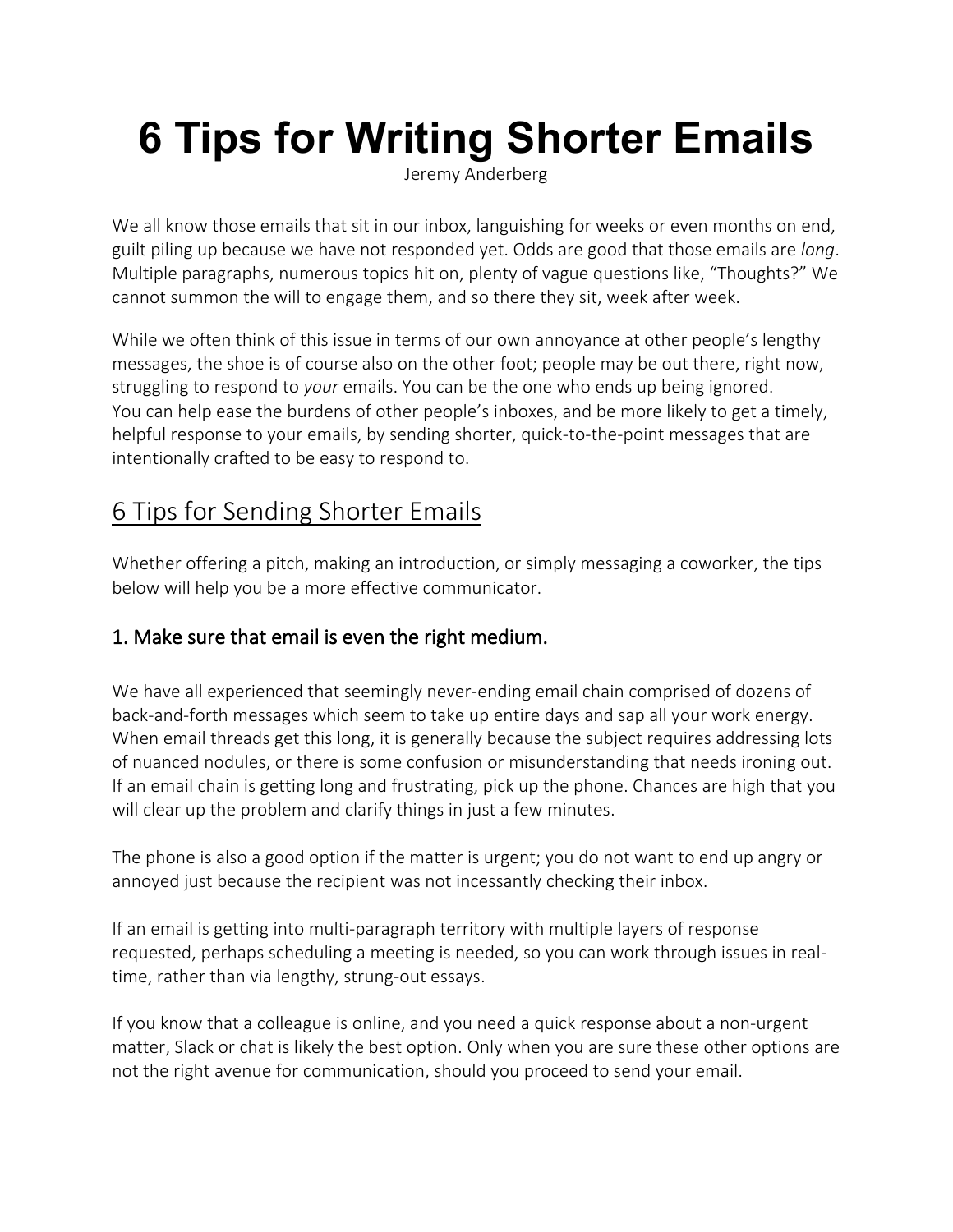#### 2. Take the time.

The reason emails end up being long is often that we do not put much real thought into them and end up rambling on and on. Perhaps paradoxically, a clear, short email may take more time to write than a long one. But taking 10-15 minutes on the front end to ensure that your message is tight, and the request is clear (more on how to do this below) will save buckets of time later on and is more likely to get a quick and useful response.

If you have trouble getting used to this process, spontaneously type out your email as you normally would, then take time to pare its way down to a core message with as little background/context as is necessary to get the point across.

#### 3. Craft a potent, informational subject line.

A specific subject line that addresses the interests/needs of the recipient will make your message more likely to be clicked on. Formulating one also ensures that you yourself have gotten very clear about exactly why you are sending the email.

Something like "Quick question re: " is perfect. If it is more of a to-do list item/reminder, you can even leave the body of the email blank. (Better to do that than leave the subject line blank, which makes quick inbox scans much less effective; do your part to help people manage their inbox!)

#### 4. Stick to 5-7 sentences.

The body of an email can be broken down into these component parts, to which you should lend just 1-2 sentences each:

- Introduction. Quickly introduce yourself (if needed) and/or the overall theme/subject of your email. When I pitch folks for the Art of Manliness podcast, I start with two sentences about who I am and what the AoM podcast is about (with a link).
- Reason for writing. Are you asking a specific question about a product? Are you making a pitch with a yes or no answer? Are you attaching documents for review/comment? In the above AoM podcast example, I quickly get to the point of saying we'd enjoy having this person on the show and that our audience would really appreciate their insights.